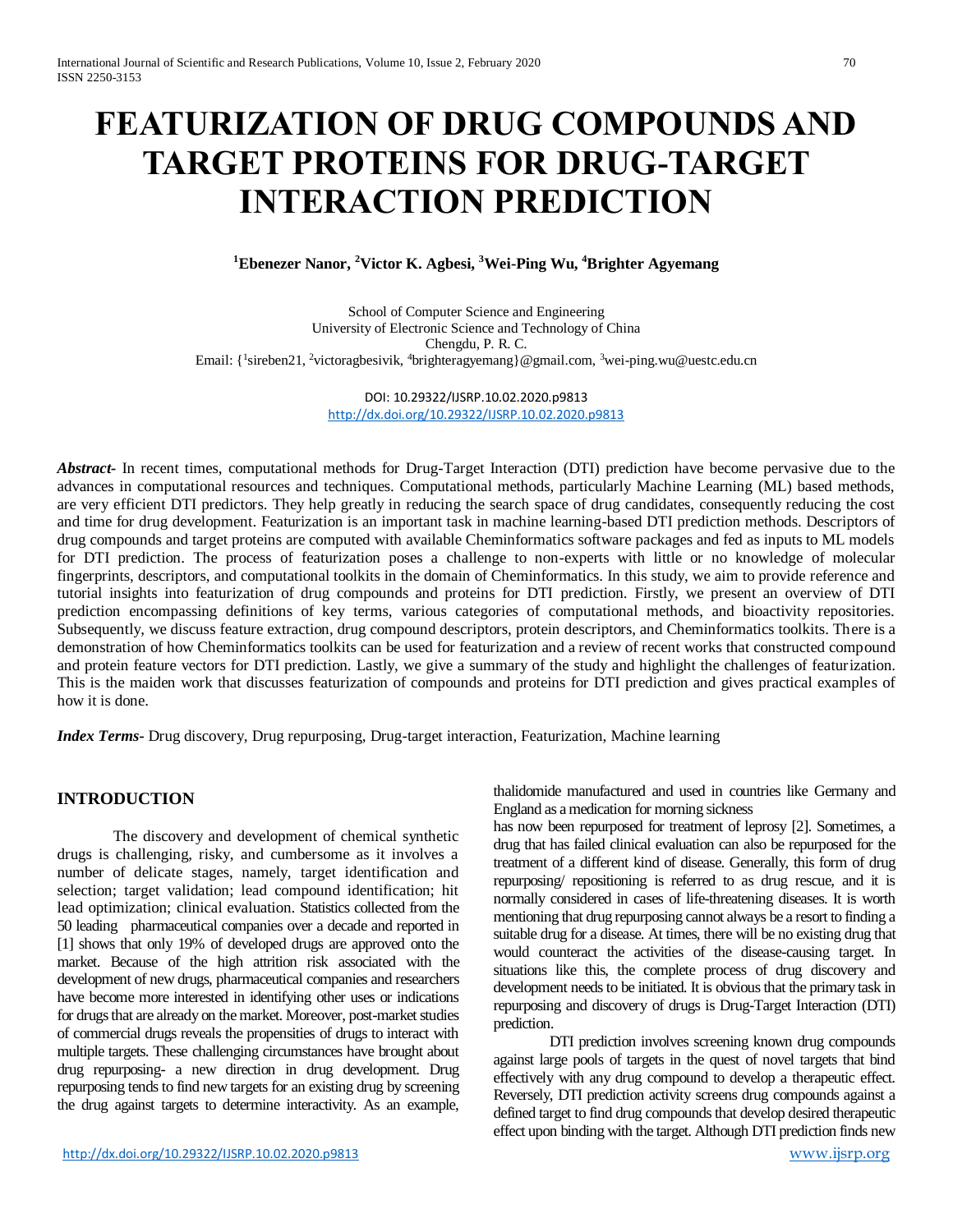indications for approved drugs, it sometimes brings to light certain offtargets interactions which cause undesirable side effects when drugs are used [3]. Figure 1 depicts a drug's interaction with intended targets and an off-target.

In this study, we provide a comprehensive overview of DTI prediction with narrowed focus on how drug compounds and target proteins are featurized for the purpose of feature-based DTI predictions. The organization of the study is as follows. Section 1 contains introduction, defines relevant basic terminologies related to DTI prediction and discusses DTI prediction in detail. Furthermore, it tabularizes extant databases, together with their characteristics. Section 2 provides an insight into extraction of features for feature-based machine learning DTI prediction method. We enumerate and throw more light on representations and descriptors that exist for drug compounds and target proteins in this section. Section 3 highlights available software packages used for generating descriptors and mentions the dependencies of these packages. Section 4 contains the main idea of this study, i.e., it describes vividly how compound and protein features are computed using examples of the software packages mentioned in Section 3 of this paper. Furthermore, it looks at existing DTI prediction works that constructed and used features of drug compounds, target proteins, and drug-target pairs as inputs to their models. Section 5 summarizes and concludes the paper by looking at the challenges associated with learning featurization and the application of it for DTI predictions. In the section, an observation about the use of complex methods for featurization is made.

The basic terminologies in DTI prediction as considered in this study are discussed below:

Drug: It is any substance which alters the normal functioning of the body mentally, physically or emotionally [4], [5]. In pharmacology, a drug is a chemical substance that creates an organic impact [6] when directed to a living life form. Drugs work better by interacting with multiple targets simultaneously.

Target: A biomolecule in the body whose activity is modulated by a drug compound is known as a target. A drug would interact with the active site of a target to elicit some therapeutic effect. Enzyme(s) is a typical target for therapeutic mediation and so many well-studied examples exist. Outdated or traditional chemical enzyme targets include phosphatases, phosphodiesterase's, proteases, and kinases. Proteins, G-Protein–Coupled Receptors(GPCRs), and ion channels are other examples of drug targets.

<http://dx.doi.org/10.29322/IJSRP.10.02.2020.p9813> [www.ijsrp.org](http://ijsrp.org/) To drug discovery, the detection of interaction between drug compounds and targets plays a key role. Drugs usually interact to perform their roles with one or more targets. Drug-target interaction refers to the binding of a drug to a particular location in a target that results in a change(s) in the functions of the target [7]. Intuitively, DTI prediction helps in finding drug compounds and targets that interact well with each other for validating experiments to be carried out on them. It is performed in the third stage of the drug discovery and development process (i.e., lead identification stage) after the identification and validation of a target of interest. Several compounds are screened against validated target to ascertain potential compounds that will exhibit good therapeutic effect upon their interaction with the target. Nowadays, research in DTI prediction has been considered very serious to find the right medication for the variety of incurable diseases that are in existence [8], [9]. Apart from the development of novel drugs, DTI prediction has other useful applications in polypharmacology, drug resistance, side-effect prediction, drug

repositioning [10], protein subcellular location prediction [11], diseaserelated miRNA prediction [12], and protein-protein interaction prediction [13].

Before the last two decades, traditional methods like in vitro experiments were relied on to detect DTIs. These methods are overly expensive, time consuming, labor intensive, and can only be considered for small-scale development of drugs. Advances in computational resources (e.g. high performing processors and GPUs), techniques,



*Figure 1: Schematic representation of Drug Target Interaction showing drug repurposing and side effect development*

and bioactivity data collections have provided in silico alternatives to in vitro methods [14]. A well-used in silico (computational) method for DTI prediction in recent times is Virtual Screening (VS). The past 4 years have seen lots of Machine Learning (ML) and Deep Learning (DL) techniques being used in virtual screening to improve the efficiency and precision of DTI models.

Generally speaking, in vitro experiments and in silico methods play complementary role to each other in DTI predictions. In order to facilitate the development of a drug, in silico methods can be used to quickly make suggestions of potential compounds that interact with a given target of interest, thereby reducing the scope of compound search. In vitro experiments are then performed to verify and validate selected compounds before they are being optimized. So clearly, computational methods cannot take the place of in vitro experiments completely.

Computational methods provide a "virtual shortcut" to identifying lead molecules that bind well with a pre-specified target protein, thereby reducing the time and cost of developing drugs. Furthermore, they allow both a greater understanding of complex biological interactions and essential biological processes, as well as speeding up the discovery of new drugs and improving human medicine. The computational approaches to predicting DTIs can be grouped into three major categories:

1. Ligand-based methods are non-structure-based virtual screening methods. A ligand is an electron(s) donating atom or molecule. Ligand-based methods make use of information such as molecular properties of a ligand to predict activity/interaction based on its similarity or dissimilarity to previously known active ligands. This is unlike structure based VS methods, which use structure information of both target and ligand [15] in their predictions. Some examples of ligand-based methods include ligand-based pharmacophores,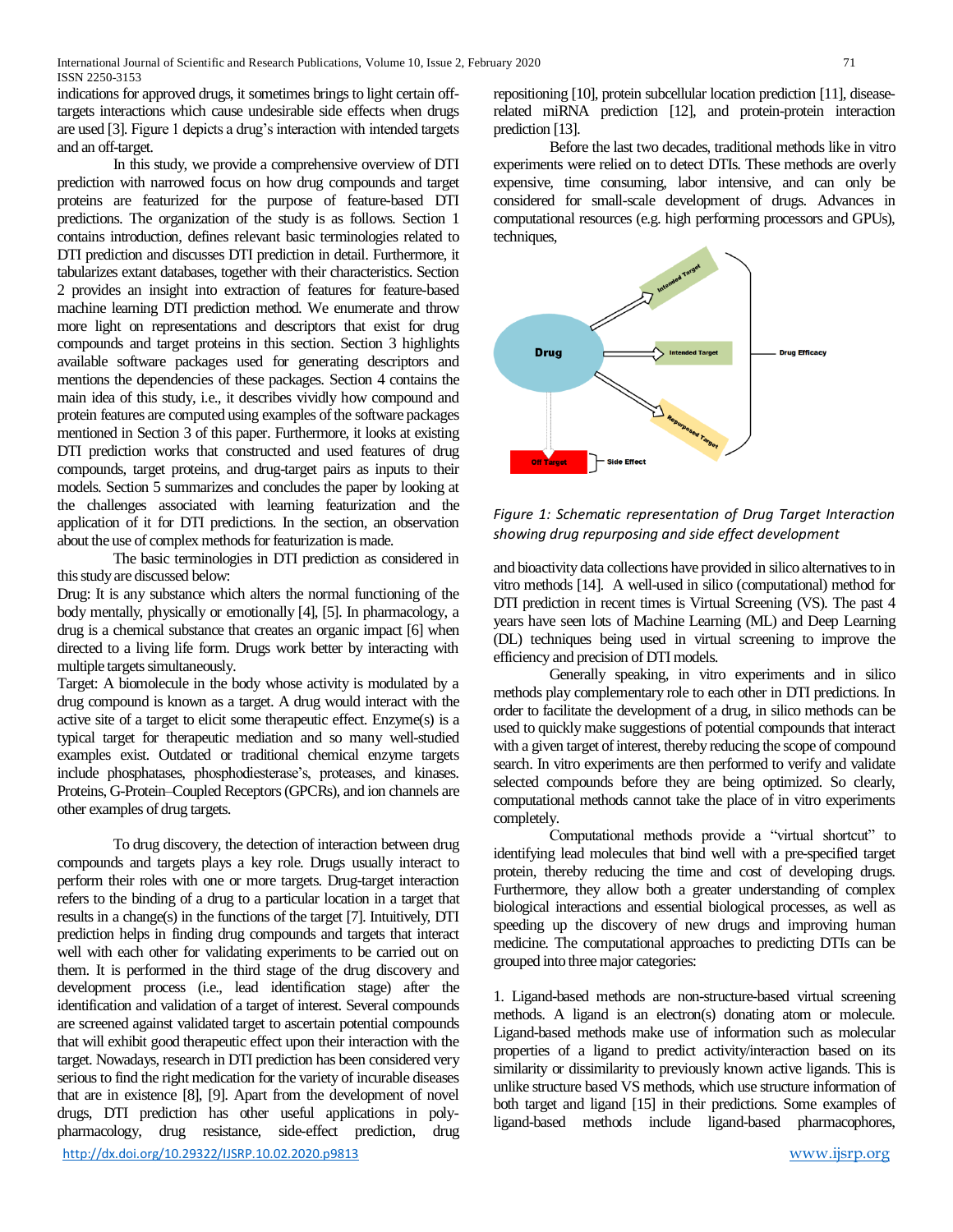quantitative structure-activity relationships (QSAR), and molecular descriptors. Ligand-based screening methods have the advantage of identifying lead molecules from a family of active ligands based on a set of pharmacophore components. However, they perform poorly when there is insufficient number of identified ligands.

2. Docking methods are structure-based CADD methods. They depend on information about target structures to simulate and predict the binding affinities of compounds to the targets. A sizeable collection of ligands is docked into the approximated binding site of interest of a target protein and several poses of binding are evaluated using an energy scoring function. The poses are then ranked based on their binding energy scores. Poses with smaller scores are considered the best and are selected for further experimental verification. Some scoring functions used are Knowledge-based scoring function [16], [17], Force-field-based scoring function [18], Empirical scoring function [19], [20], and Consensus-based scoring function [21], which is a combination of two or more other scoring functions. Figure 2 is a schematic illustration of molecular docking. The method of docking a ligand into the protein's binding site involves studies about both the protein and its ligand's structure and chemistry.



*Figure 2: Schematic illustration of molecular docking*

Docking methods are becoming less applicable and effective because there are so many proteins with unknown

3D structures. Moreover, membrane proteins [22] such as GPCRs and ion channels have complex structures, therefore it is impossible to obtain their 3D representations. In addition, docking simulations are cumbersome tasks; they take much time to be performed [8]. Some popular docking tools include Glide [23], Fred [24], AutoDock3 [25], AutoDock Vina [26], GOLD [27] and FlexX[28].

3. Chemogenomic methods are the latest computational approaches for predicting DTIs. They combine information about compounds (chemical) and targets (genomic) into a unified space to perform prediction. The purpose for the introduction of chemogenomic methods in DTI prediction is to address the challenges inherent in ligand-based and docking methods, as already highlighted in this section. In addition, chemogenomic methods allow for simultaneous screening of multiple compounds and targets. Current research and advanced tools in CADD have made provision for a wide variety of data and representations of compounds and targets. Chemogenomic

methods [29] can further be categorized into network-based methods, graph-based methods, and machine learning-based methods. Figure 3 shows a hierarchical structure of computational methods for DTI prediction. The focus of our study will permit us to discuss machine learning-based methods only. [30] and [31] provide detailed information about network-based methods and graph-based methods, respectively.

Machine learning methods develop the most accurate results in the prediction of associations between compound-target pairs. In general, machine learning approaches can be grouped into supervised learning, semi-supervised learning, and unsupervised learning. Supervised learning methods for DTI predictions harness data sets consisting of positive and negative samples of compound-target interaction pairs. Samples that have been experimentally confirmed are regarded as positives, otherwise negatives. These positive and negative samples exist in an unbalance proportion in all bioactivity databases. Supervised learning algorithms applied in current works can be categorized into similarity-based approach [32], feature-based approach [7], and hybrid-based approach [33].

Feature-based approaches provide a numerical or quantized way to represent compounds, target molecules, and their pairings for DTI prediction tasks. Feature descriptors for drug compounds and targets are computationally transformed independently into feature vectors by the use of Cheminformatics tools or software packages. Basically, the generated feature vectors are combined programmatically by tensor product calculation or by using the concatenation function to form drug-target pair vector, which is then served as input to a machine learning model to learn and predict possible interactions between the pairs. All feature-vector inputs are required to be of a fixed length. Feature-based methods are very effective for task-specific learning as relevant features can be extracted and selected to ensure accurate predictive results. They can disclose prominent features of compounds and targets that contributed to effective DTIs, thereby making their results more interpretable. Despite these advantages, feature-based machine learning methods are disadvantaged in terms of model complexity tradeoffs, feature selection, class imbalance, high dimensionality of input vectors, and many more. Class imbalance is a disadvantage peculiar to feature-based classification methods.

## **1.1. Data Resource**

Availability of data is critical to the development of machine learning-based models. Generally, models are trained on collected data samples and tested on new data samples to determine their performance in a given task.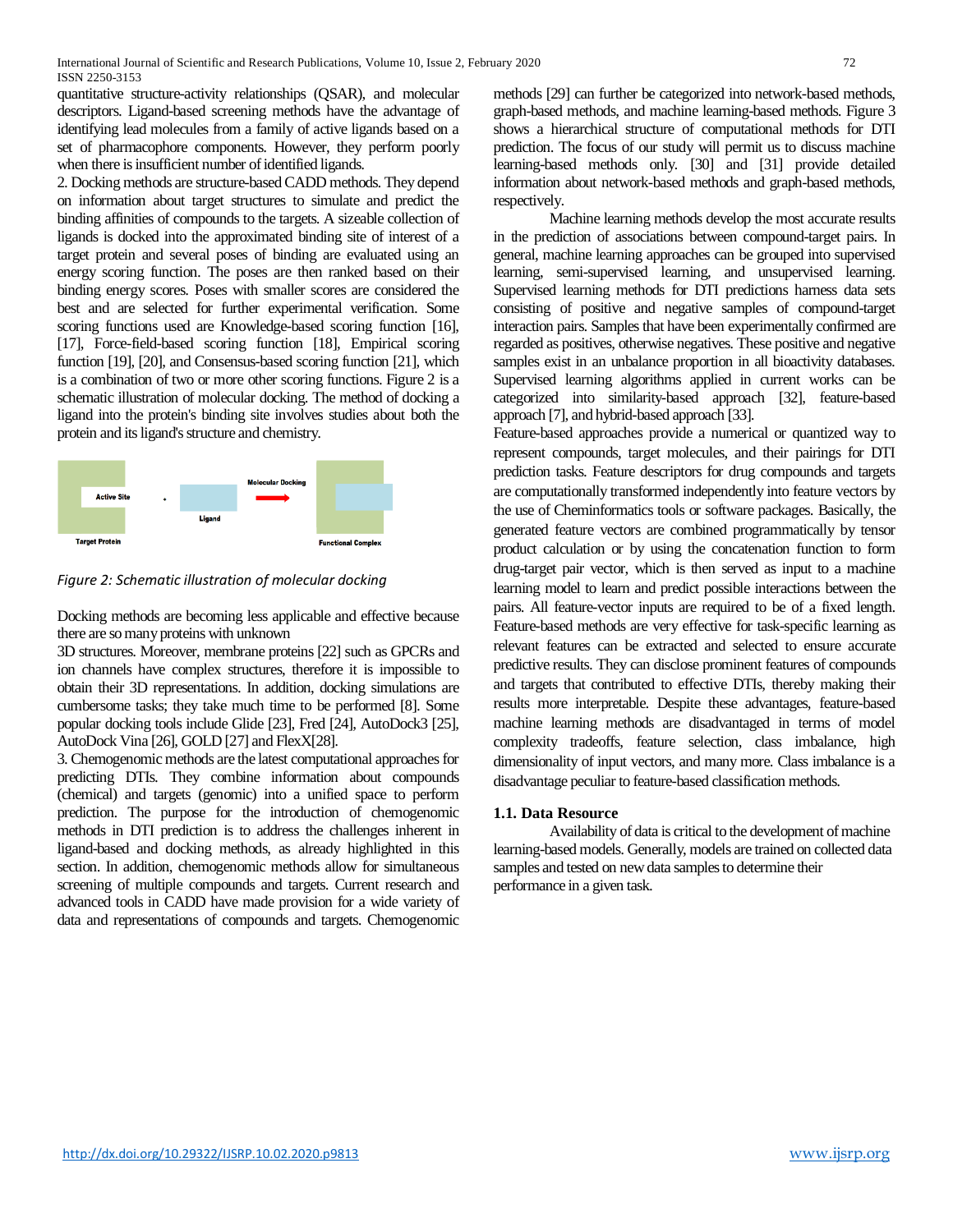International Journal of Scientific and Research Publications, Volume 10, Issue 2, February 2020 73 ISSN 2250-3153



*Figure 3: A hierarchical structure of recent computational methods in DTI prediction*

# *Table 1. Bioactivity database: Name, link and description*

| <b>Name</b>            | Link                             | <b>Description</b>                                                                                                                                                                                                                                                |
|------------------------|----------------------------------|-------------------------------------------------------------------------------------------------------------------------------------------------------------------------------------------------------------------------------------------------------------------|
| PubChem [34]           | https://pubchem.ncbi.nlm.nih.gov | A chemical structure knowledge base which<br>stores information about compounds, their<br>features and activities.                                                                                                                                                |
| ChEMBL [35]            | http://www.ebi.ac.uk/chembl      | An open access large-scale compound and<br>bioactivity database of nearly 15 million<br>experimentally derived bioactivities. It also<br>includes specialized databases for specific<br>diseases such as Neglected Tropical Disease<br>(NTD) archive and malaria. |
| DrugBank [36]          | http://www.drugbank.ca           | A resource of approved and experimental<br>drugs along with their<br>targets                                                                                                                                                                                      |
| STITCH <sup>[37]</sup> | http://stitch.embl.de            | A database of experimental and predicted<br>interactions between<br>chemicals and target proteins                                                                                                                                                                 |
| <b>KEGG</b> [38]       | http://www.kegg.jp               | A knowledge base for understanding of<br>biological systems from molecular level<br>information of genes and<br>genomes                                                                                                                                           |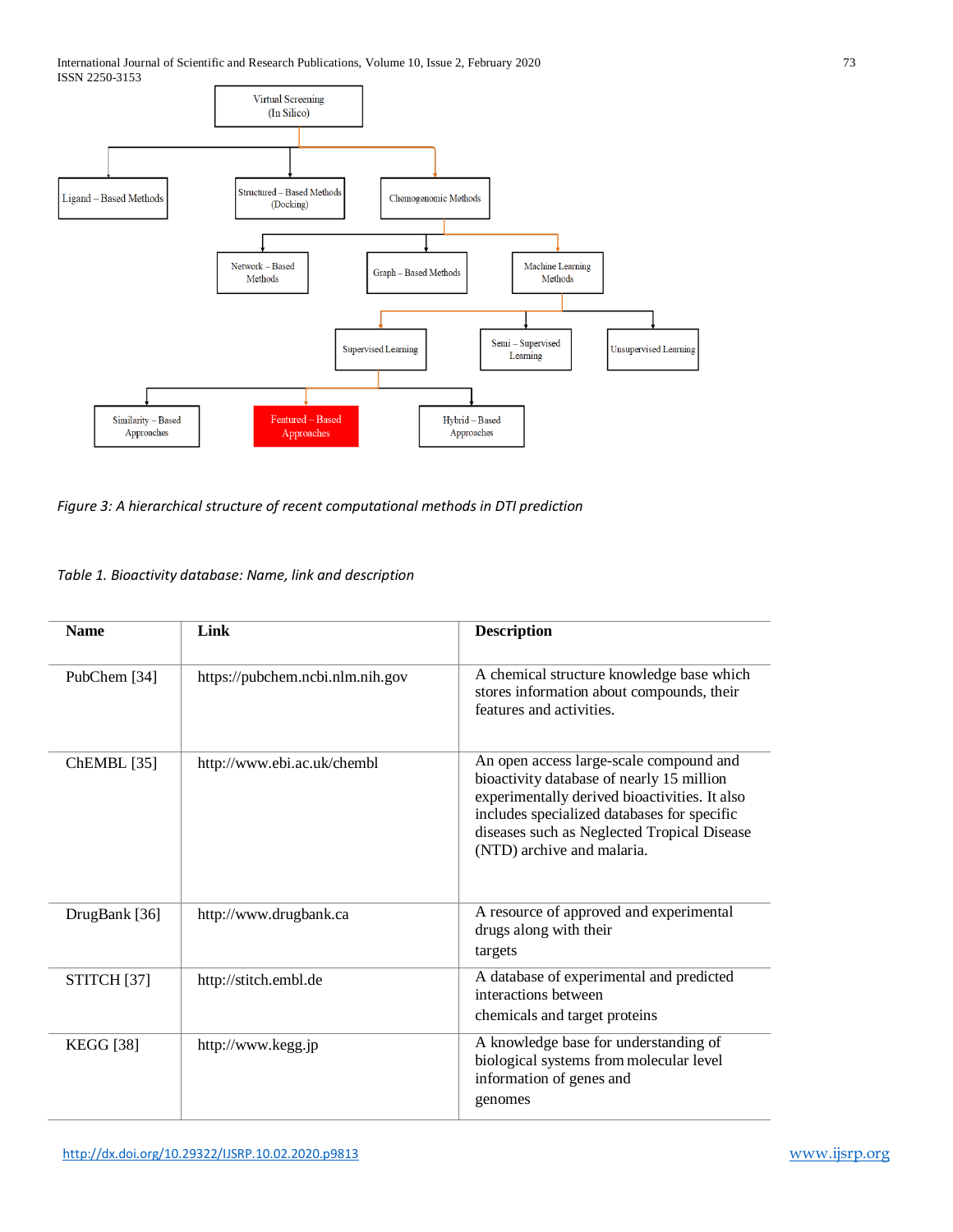| PDB [39]                | http://www.wwpdb.org/                   | An archive of curated and annotated              |
|-------------------------|-----------------------------------------|--------------------------------------------------|
|                         |                                         | 3D structural data of proteins, nucleic acids,   |
|                         |                                         | and complex assemblies.                          |
| UniProtKB               | http://www.uniprot.org                  | An online resource for retrieving                |
|                         |                                         | information about target proteins.               |
| BindingDB [40]          | http://www.bindingdb.org/bind/index.js  | An online database with 7225 protein targets;    |
|                         | p                                       | 621,060 compounds; 1,391,403 binding data.       |
|                         |                                         | It also stores protein-ligand crystal structures |
|                         |                                         | and their binding affinities.                    |
| BioGRID <sup>[41]</sup> | https://thebiogrid.org/                 | A database of approved protein-protein           |
|                         |                                         | interactions, chemical interactions, and         |
|                         |                                         | genetic interactions.                            |
| <b>BRENDA</b> [42]      | http://www.brenda-enzymes.org/          | The main database for enzyme and enzyme-         |
|                         |                                         | ligand data.                                     |
| <b>SIDER</b> [43]       | http://sideeffects.embl.de/             | A database with information about                |
|                         |                                         | commercial drugs and their side effects.         |
| Pfam [44]               | http://pfam.xfam.org/                   | A repository providing detailed information      |
|                         |                                         | about curated protein families.                  |
| SuperTarget [45]        | http://insilico.charite.de/supertarget/ | A large database of drugs, proteins, drug-       |
|                         |                                         | target interactions, protein-protein             |
|                         |                                         | interactions, side effects.                      |
| SuperPred [46]          | http://prediction.charite.de/           | A repository of compound-target interactions.    |
| <b>MATADOR</b>          | http://matador.embl.de/                 | An archive of automatic curated and              |
| $[47]$                  |                                         | manually annotated chemical compound-            |
|                         |                                         | protein interactions and binding affinities.     |
| <b>TTD</b> [48]         | http://bidd.nus.                        | Therapeutic Target Database containing           |
|                         | edu.sg/group/cjttd                      | approved, clinical trial and validated targets   |
|                         |                                         | and drugs. It also contains gene expression      |
|                         |                                         | data.                                            |
| GO database             | http://geneontology.org/page/go         | A structured database of GO ontologies and       |
| $[49]$                  | database                                | their respective annotated genes and gene        |
|                         |                                         | products.                                        |
| ASDCD [50]              | http://asdcd.amss.ac.cn/                | A database of reported synergistic antifungal    |
|                         |                                         | drug combinations, indications, targets, etc.    |
| <b>DCDB</b> [51]        | http://www.cls.zju.edu.cn/dcdb/         | An archive of known drug combinations.           |
| <b>Binding MOAD</b>     | http://www.bindingmoad.org/             | A database of high resolution protein-ligand     |
| $[52]$                  |                                         | structures and their binding data. It is known   |
|                         |                                         | as the Mother of All Databases.                  |

For DTI prediction, there exist various repositories with different kinds of information about compounds, targets, and their associations. These information are leveraged by predictive models to effectively predict new and unknown drug compound-target interactions. It is imperative to mention that databases such as Drugbank [36], STITCH [37], SuperTarget [45] should be considered when DTI prediction is modeled as a classification task. BindingDB [40] may be considered for regression, because it provides binding affinity measurement values between drug compound-target pairs. In Table 1, we listed quite a number of extant databases, their accessible links and sketchy descriptions.

# **FEATURE EXTRACTION**

Feature extraction plays a vital role in leveraging featurebased machine learning approaches to perform predictions of possible interactions present among compound-target pairs. Feature extraction, also known as feature engineering, describes the mechanism for transforming arbitrary data like images, texts, etc., into feature vectors suitable for machine learning tasks. The process of feature extraction is difficult and time-consuming. Expert knowledge is often required to extract features that will give a better representation of data to be fed as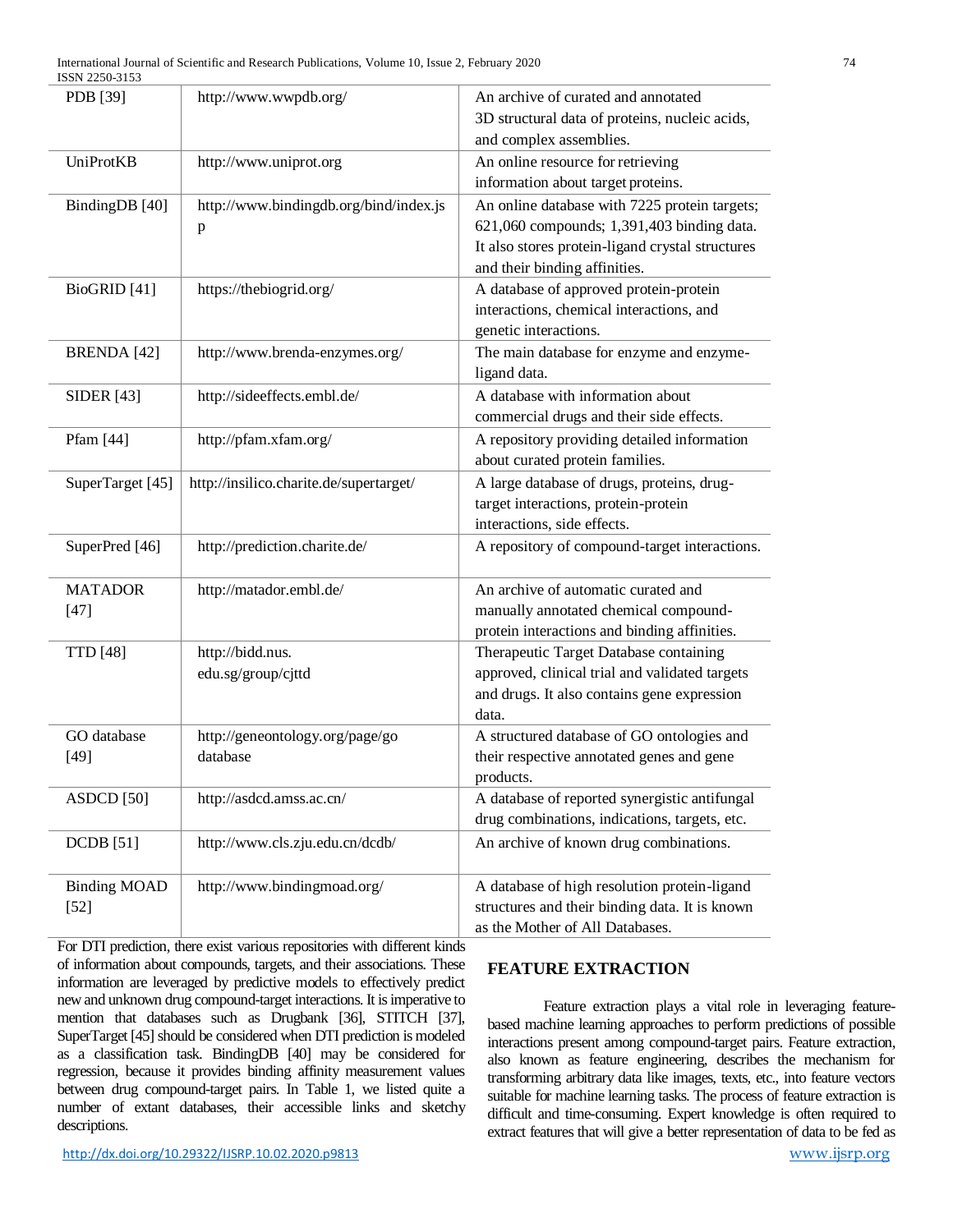International Journal of Scientific and Research Publications, Volume 10, Issue 2, February 2020 75 ISSN 2250-3153

input to a computer. Feature extraction for DTI prediction and other drug discovery related tasks relies on descriptors of compounds and targets. Descriptors enable the identification of compounds and targets stored in bioactivity databases by depicting their intrinsic chemical and physical properties. For example, a drug compound may be featurized based on a subset of descriptors available in its side effects descriptive data, where 0 or 1 respectively represents the absence or presence of the selected descriptors. In the process of feature extraction, valuable information about compounds and targets are loss when less and inappropriate descriptors are considered. There exist different types of drug compounds and targets, but this section will focus on descriptors for small molecules (compounds) and protein molecules since they form the majority of drug compounds and targets, respectively.

#### **2.1. Small molecules descriptors**

Existing two dimensional structures of small molecules are represented as SMILES [53], [54] and stored in the bioactivity databases for further computations. SMILES, which stands for "Simplified Molecular-Input Line-Entry System" is a string of texts used by chemists to concisely represent the substructures (atoms and bonds) of a molecule.

For instance, "OCCc1c(C)[n+](cs1)Cc2cnc(C)nc2N" is a SMILE notation for thiamine molecule. SMILES can easily be converted to molecular graphs, feature vectors or other representations by open source toolkits such as RDKit to be used as input for machine learning. In addition to SMILES, InChI (International Chemical Identifier) [54] and InChIKey line notations have also been released as representations for small molecules. InChI and its hash key version, InChIKey, are maintained by InChI Trust (http://www.inchi-trust.org) to allow easy search of chemical compounds in major search engines [15]. Mol2, SDF, CML are other formats for representing small molecules.

Given the various formats (SMILES, InChI, InChIKey, Mol2, SDF, and CML) for representing the chemical structures of molecules, researchers can compute their substructure descriptors or molecular descriptors. Molecular descriptors are numerical or feature vectors generated as a result of logic and mathematical operations performed on symbolic representations of small molecules. They are generated based on the structural, geometrical and physiochemical properties of molecules. A lot of different types of molecular descriptors exist in literature, but the most popular ones are fingerprints. Fingerprints are predefined features of drug compounds. They encode the properties: structural fragments, connectivity pathways, chemical bonds and functional groups of compounds as binary vectors, where 1 represents the presence of a particular property and 0 represents the absence of it. There are several types of fingerprints; each type represents different properties of compounds. Cited as an example, circular fingerprints like Extended Connectivity Fingerprints (ECFPs) represent the structural aspects of compounds; substructure keys-based like MACCs [55] represents pre-specified sub-structures in compounds. Other types of fingerprints are Estate fingerprints, Hybridization fingerprints, Lingo fingerprints, Pubchem fingerprints, Signature fingerprints, etc. Some variants of ECFP include ECFP\_4 and ECFP\_6. ECFPs are fast to compute [56]. They make it easy to compare molecules for similarity based on matching elements of the molecules' fingerprints. The main classes of molecular descriptors and their properties are discussed in Table 2.

Graph Convolutions offer an alternative to predefined features. Graph Convolution featurization is performed by deep learning models. As it is known, deep learning models try to learn features of input data themselves through training. Thus, deep learning approaches circumvent the process of feature engineering/extraction. Given a molecular graph as input, the convolutional neural network learns important features from the molecular graph to perform the task at hand. Other variations of graph convolutional networks are Message Passing Neural Networks (MPNN), Weave models, Deep Tensor Neural Networks (DTNN), etc. The greatest limitation of Graph convolutional networks is that they fail to make predictions in tasks that involve molecular conformations. They base their calculations exclusively on molecular graphs.

#### **2.2. Protein descriptors**

Proteins are compounds made up of hydrogen, oxygen, carbon, and nitrogen being arranged as chains of amino acids. The inclusion of nitrogen element in the composition of proteins uniquely distinguishes them from fats and carbohydrates. Amino acid compositions [57], dipeptide compositions [58], normalized Moreau-Broto autocorrelation [59], [60], Moran autocorrelation [61], Geary autocorrelation [62], and the CTD (Composition, Transition and Distribution) of structural and physicochemical properties [63]–[68] are some examples of protein descriptors. The individual descriptors can be combined in varying ways to form different sets of descriptors for different purposes such as predicting protein–protein interactions [69], protein functional classes [70], and protein structural classes [71]. Quasi sequence order [72] is a descriptor group formed by the combination of the weighted sums of physicochemical coupling correlations and amino acid descriptors. In studies [57], [70], there also exist Pseudo Amino Acid composition (PseAA) constituted by weighted sums of physicochemical square correlations and amino acid compositions. Ong et al. [73] combined all the individual and combined sets of protein descriptors mentioned in this section in their research, which aim to determine the most effective descriptor when it comes to predicting the families of proteins based on their functions. Their work gave the insight that right selection of descriptor sets for machine learning activities, generally, influences the performance of predictive models positively. Protein descriptors can be categorized as sequence-based and structurebased descriptors. Sequence-based target protein descriptors use protein amino acid sequence obtainable from UniProt database (http:/www.uniprot.org) [74], whiles structure-based protein descriptors use three dimensional protein atomic structures, which can be retrieved from the Protein Databank (PDB) (http://www.rcsb. org) [75] and other repositories.

# **LIBRARIES AND TOOLS FOR FEATURIZATION**

Several software packages have been made openly available and accessible for computation of drug compound and target protein descriptors, among other Cheminformatics computations. They do not necessarily construct same dimensional feature vectors when used to featurize compounds and proteins, because they compute varied descriptor blocks of these molecules. Toolkits such as Rcpi [76] and PyDPI [77] can perform computation of both compounds and protein target descriptors (Table 6). Table 4 provides information on compound featurization tools and their computational dependencies. The table also provides access links to these resources. Similar information for protein featurization tools is contained in Table 5. Most of these tools or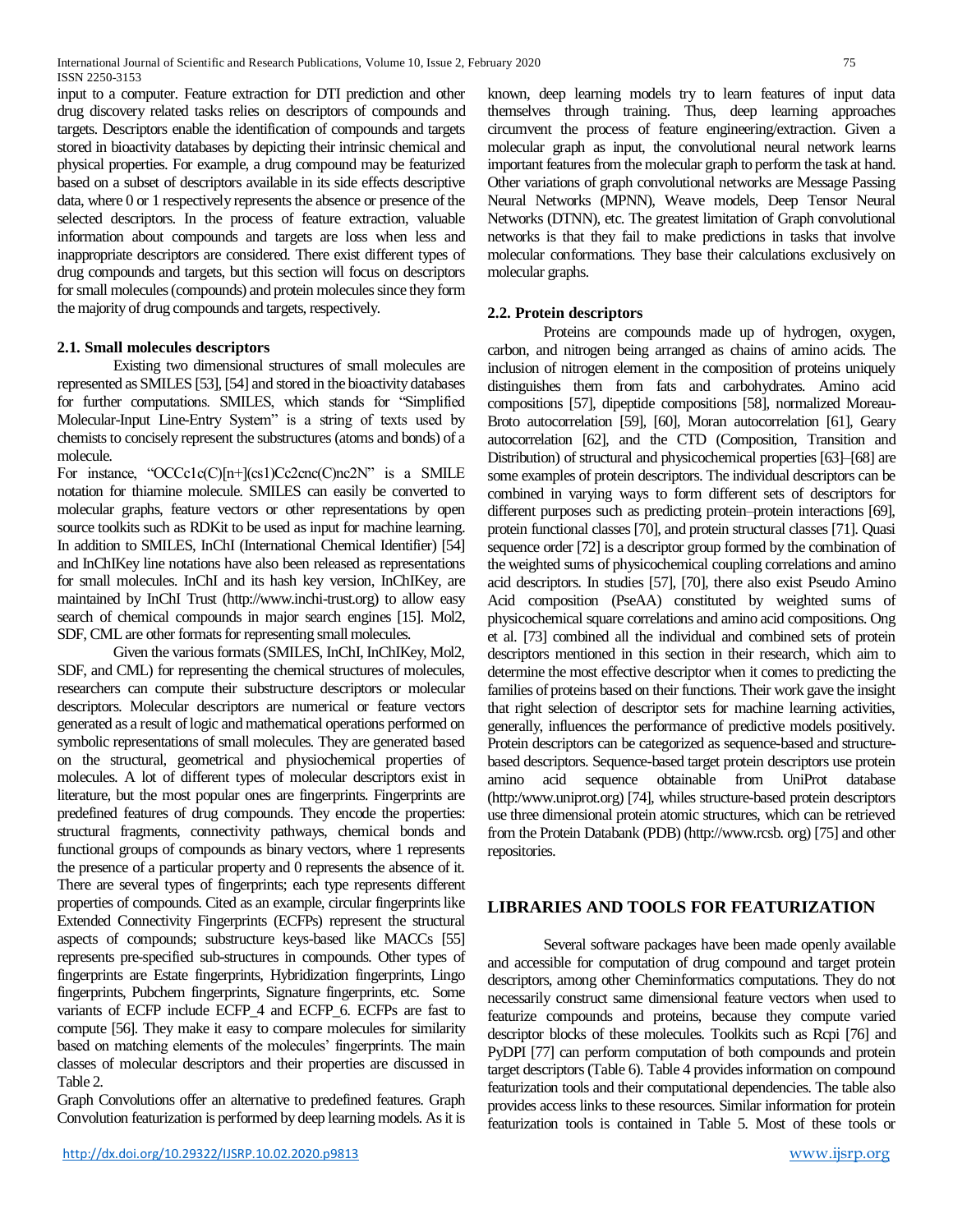software do not have Graphical User Interface (GUI), therefore knowledge in programming is essential for their usage. Few ones that provide graphical interface are PaDEL [78], CDK Descriptor Calculator [79], Dragon [80], PROFEAT [81], ProtDCal [82], and ProtParam [83].

# **FEATURIZATION OF COMPOUNDS AND PROTEINS IN PRACTICE**

In Section 1 and 3, the various databases and bioservices required to featurize chemical compounds and target proteins for DTI prediction have been extensively discussed. This section outlines the method of how some of these bioservices, namely, ProPy and PaDELdescriptor can be used to featurize (compute descriptors) protein sequences and compound SMILES respectively.

## **4.1. Featurizing Target Proteins with ProPy**

ProPy, which stands for Protein in Python, is a python software package used to compute the physicochemical and structural features of proteins from amino acid sequence. Users can specify the types of physicochemical and structural properties needed for featurization. ProPy is freely available and runs on Windows and Linux. The various groups of protein features and their corresponding numbers of descriptors that ProPy computes have been presented in Table 3.

We discuss below the procedures to compute or construct protein feature vectors using ProPy.

NB: A Python IDE is required for this exercise.

1. Download protein sequence data from UniProt (http://www.uniprot.org) or other related database.

2. Write a Python script to extract the protein IDs and sequences from the protein sequence data.

3. For easy featurization to be done, in a Python IDE, the python package – pandas can be used to handle the extracted IDs and sequences.

4. Import the installed propy library, and from propy import Pypro.

5. In a for loop, Pypro's GetProsDes method (GetProDes()) can then be used to get the descriptors of the protein sequences.

6. Compute the protein feature vectors using the desired descriptors and save them. Dimension of the feature vectors depends on the descriptors considered for the featurization. As an example, to compute feature vectors based on Protein Sequence Composition (PSC) descriptors (that is, Amino acid composition, Dipeptide composition, Tripeptide composition), use the functions: GetAAComp(), GetDPComp(), GetTPComp(). In the end, the constructed feature vectors will be of 8420 dimension.

7. The dimensionality of the protein feature vector can be reduced by selecting subset of the features, using whatever technique appropriate.

## **4.2. Featurizing Compounds with PaDEL-descriptor**

PaDEL-descriptor is a stand-alone application written in Java. As already hinted, it is one of the few software packages that provides graphical interface to users for featurization. Users may create a configuration of the options and types of fingerprints and descriptors they want to calculate and save this configuration to a file for future featurization purpose. PaDEL-descriptor also provides a command line interface, which enables it to run in computer clusters. It runs on Windows, MAC OS, and Linux operating systems; and supports over

90 different compound molecular file formats. Some fingerprints generated by PaDEL include MACCS fingerprints; KlekotaRoth fingerprintsCount; Extented fingerprints; KlekotaRoth fingerprints; Substructure fingerprintsCount; AtomPairs2D fingerprintsCount; GraphOnly fingerprints; AtomPairs2D fingerprints; Estate fingerprints; Pubchem fingerprints; and Substructure fingerprints. The following steps below describe how PaDEL-descriptor can be used to featurize chemical compounds for machine learning-based DTI prediction.

### 1. Download PaDEL-Descriptor package from

http://www.yapcwsoft.com/dd/padeldescriptor/, unzip and launch it using the executable jar file.

2. Download SMILES or any other file formats of compound molecules from any of the omic databases. PaDEL supports over 90 different molecular file formats.

3. At PaDEL's GUI, upload the downloaded molecular structural file and specify location and a file to save computed descriptors to.

4. Select from the available descriptors the ones to compute. The option "Fingerprints" may be selected if one wants to calculate fingerprints. Likewise the option "1D & 2D" and other options may be selected. Specification of the type(s) of fingerprints to compute can be made by clicking on the "Fingerprints" tab.

5. Click on the Start button to get the compound molecules featurized.

## **4.3. DTI related works that implemented featurization technique**

Generally, the concept of transforming data of drug compounds and target proteins obtained from bioactivity databases into feature vectors for DTI predictions has been applied by many researchers. Yu et al. [84] featurized drugs and target proteins retrieved from DrugBank in their research to systematically predict multiple drug-target interactions from chemical, genomic, and pharmacological data. The drugs were featurized by computing a total of 1664 of their descriptors using the DRAGON software. But only 1080 of these descriptors were used for the actual work. Some of the descriptors computed include various topological, constitutional, molecular properties among other descriptors. Featurization of the proteins was done using the PROFEAT webserver. A feature vector of 1080 dimension was constructed as a result of computing the Moran autocorrelation descriptors, Dipeptide descriptors, and several other descriptors of the proteins. The constructed feature vectors of the drugs and proteins were combined and fed as input to Random Forest and SVM models for the prediction task. In study [3], drug-target pairs for DTI prediction were formed by concatenating corresponding feature vectors of drugs and targets. The drug features were generated by the use of Rcpi to compute constitutional, molecular properties, topological and geometrical descriptors of the drugs. On the other hand, PROFEAT web server was used to generate protein features by calculating descriptors related to dipeptide composition; amino acid composition; composition, transition and distribution; amphiphilic pseudo-amino acid composition; autocorrelation; quasi-sequence-order; and total amino acid properties. [85] used substructure fingerprints to construct a 881 dimensional drug feature vector of 0s and 1s.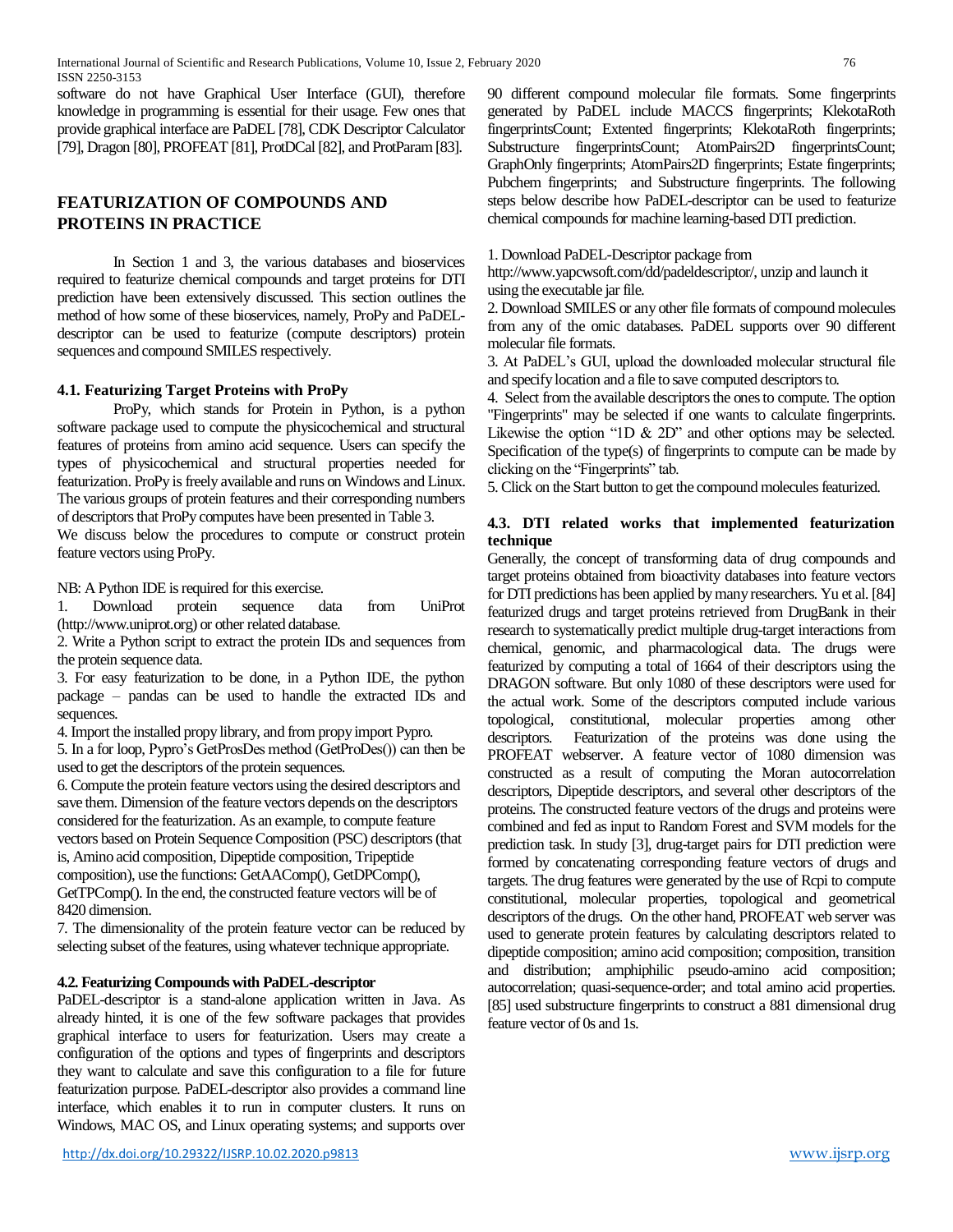| <b>Descriptor Class</b>                      | <b>Properties</b>                                                                                                                        | <b>Fingerprints</b>                                                                                                            |
|----------------------------------------------|------------------------------------------------------------------------------------------------------------------------------------------|--------------------------------------------------------------------------------------------------------------------------------|
| 0D descriptors                               | Molecular weight<br>Atom Number<br>$Atom - type count$<br>Other basic descriptors such as<br>number of heavy atoms                       |                                                                                                                                |
| 1D descriptors                               | Functional groups<br>List of structural fragments<br>Substituent atoms                                                                   |                                                                                                                                |
| 2D descriptors                               | Topological descriptors<br>Graph invariants<br>Graph-based substructures<br>Connectivity bonds                                           | 1. Substructure keys based (e.g. MACCS)<br>2. Path based (e.g. Day Light and FP2)<br>3. Circular (e.g. ECFPs)                  |
| 3D descriptors                               | Steric properties<br>Geometrical molecular descriptors<br>Surface area<br>Volume<br>Binding site properties<br>3D-based graph invariants | 1. Geometrical (e.g. triangular descriptors)<br>2. Pharmacophore (e.g. hydrogen bond,<br>hydrophobicity, charge and aromacity) |
| Non-structure-based<br>molecular descriptors | Substring occurrence in SMILES<br>Text-based molecular fingerprints<br>ATC code annotations                                              | 1. LINGO descriptors                                                                                                           |

*Table 2. Drug compound descriptors: class, properties and fingerprints*

| Table 3. List of protein feature groups, features and number of descriptors computed by ProPy |  |  |  |  |  |
|-----------------------------------------------------------------------------------------------|--|--|--|--|--|
|-----------------------------------------------------------------------------------------------|--|--|--|--|--|

| <b>Feature groups</b>                            | <b>Features</b>                             | No. of descriptors |
|--------------------------------------------------|---------------------------------------------|--------------------|
| Amino acid composition<br>Amino acid composition |                                             | 20                 |
|                                                  | Dipeptide composition                       | 400                |
|                                                  | Tripeptide composition                      | 8000               |
| Autocorrelation                                  | Normalized Moreau – Broto autocorrelation   | 240                |
|                                                  | Moran autocorrelation Geary autocorrelation | 240                |
|                                                  | Geary autocorrelation                       | 240                |
| Composition, transition and                      | Composition                                 | 21                 |
| distribution                                     | Transition                                  | 21                 |
|                                                  | Distribution                                | 105                |
|                                                  | Sequence-order-coupling number              | 60                 |
| Quasi-sequence order                             | Quasi-sequence-order descriptors            | 100                |
|                                                  | Type I pseudo-amino acid composition        | 50                 |
| Pseudo-amino acid composition                    | Type II pseudo-amino acid composition       | 50                 |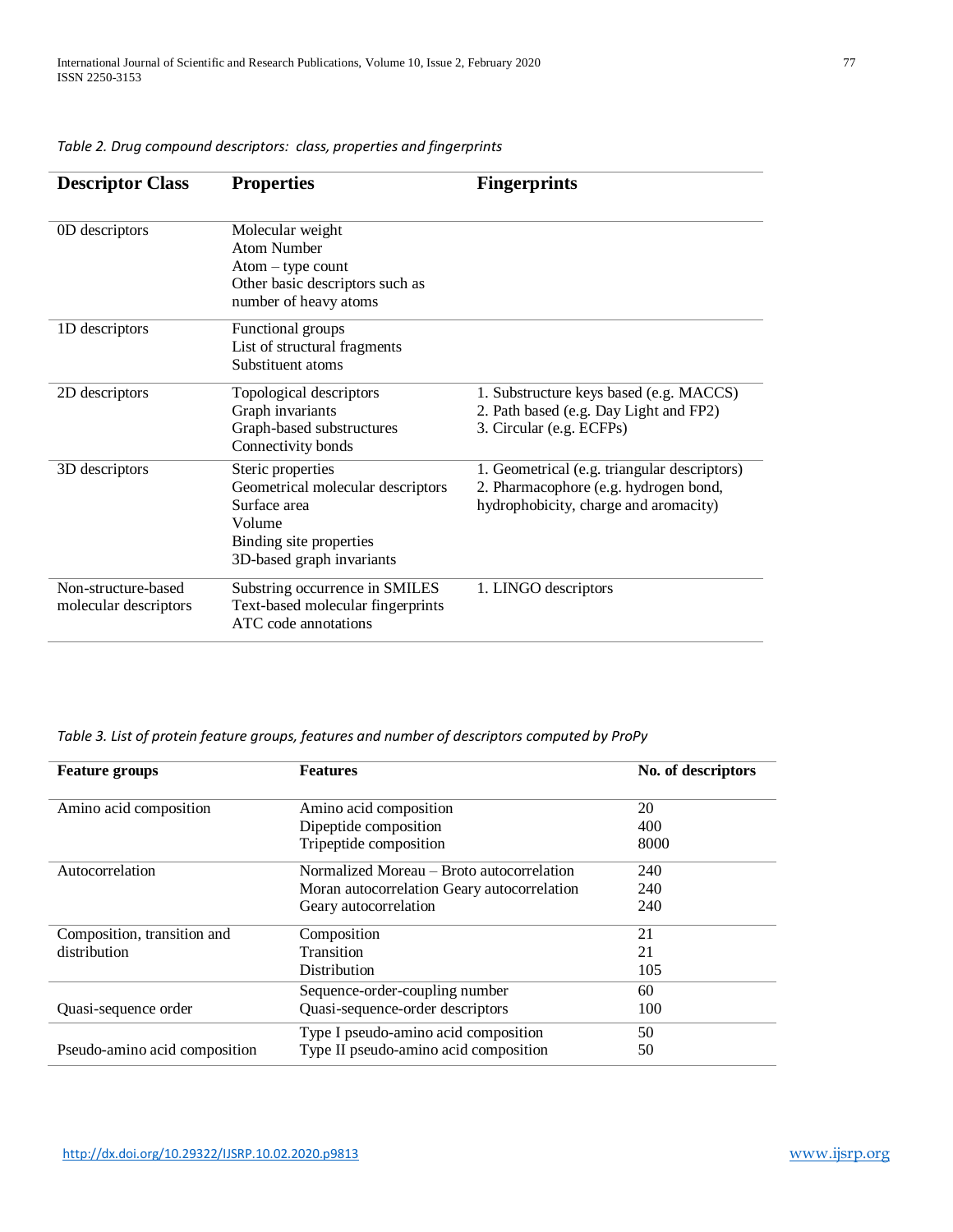| <b>Features</b><br><b>Feature groups</b>                               |                                             | No. of descriptors |
|------------------------------------------------------------------------|---------------------------------------------|--------------------|
| Amino acid composition                                                 | Amino acid composition                      | 20                 |
|                                                                        | Dipeptide composition                       | 400                |
|                                                                        | Tripeptide composition                      | 8000               |
| Autocorrelation                                                        | Normalized Moreau – Broto autocorrelation   | 240                |
|                                                                        | Moran autocorrelation Geary autocorrelation | 240                |
|                                                                        | Geary autocorrelation                       | 240                |
| Composition, transition and                                            | Composition                                 | 21                 |
| distribution                                                           | Transition                                  | 21                 |
|                                                                        | Distribution                                | 105                |
|                                                                        | Sequence-order-coupling number              | 60                 |
| Quasi-sequence order                                                   | Quasi-sequence-order descriptors            | 100                |
|                                                                        | Type I pseudo-amino acid composition        | 50                 |
| Type II pseudo-amino acid composition<br>Pseudo-amino acid composition |                                             | 50                 |

*Table 4. List of protein feature groups, features and number of descriptors computed by ProPy*

*Table 5. Tools to compute features for drug compounds*

| <b>Tool and library</b>  | Programming<br>languages                             | Link                                                 |
|--------------------------|------------------------------------------------------|------------------------------------------------------|
| ChemCPP <sup>[89]</sup>  | $C++$                                                | chemcpp.sourceforge.net/                             |
| <b>RDKit [90]</b>        | Python; wrappers<br>for Java and C#                  | http://www.rdkit.org/                                |
| OpenBabel [91]           | C++, Perl, Python<br>interfaces                      | http://openbabel.org/                                |
| PaDEL [78]               | Java                                                 | www.yapcwsoft.com/dd/padeldescriptor/                |
| OpenEye Toolkit [92]     | $C_{++}$ ; Wrappers<br>for Python, Java,<br>and .NET | https://docs.eyesopen.com/toolkits/python/index.html |
| CDK Descriptor [79]      | Java                                                 | www.rguha.net/code/java/cdkdesc.html                 |
| Dragon [80]              | Stand-alone<br>application                           | https://chm.kode-solutions.net/products_dragon.php   |
| BlueDesc <sup>[93]</sup> | Java                                                 | https://omictools.com/bluedesc-tool                  |
| DayLight Tookit [94]     | C, Fortran,<br>Wrappers for<br>Java/ C++             | https://www.daylight.com/products/index.html         |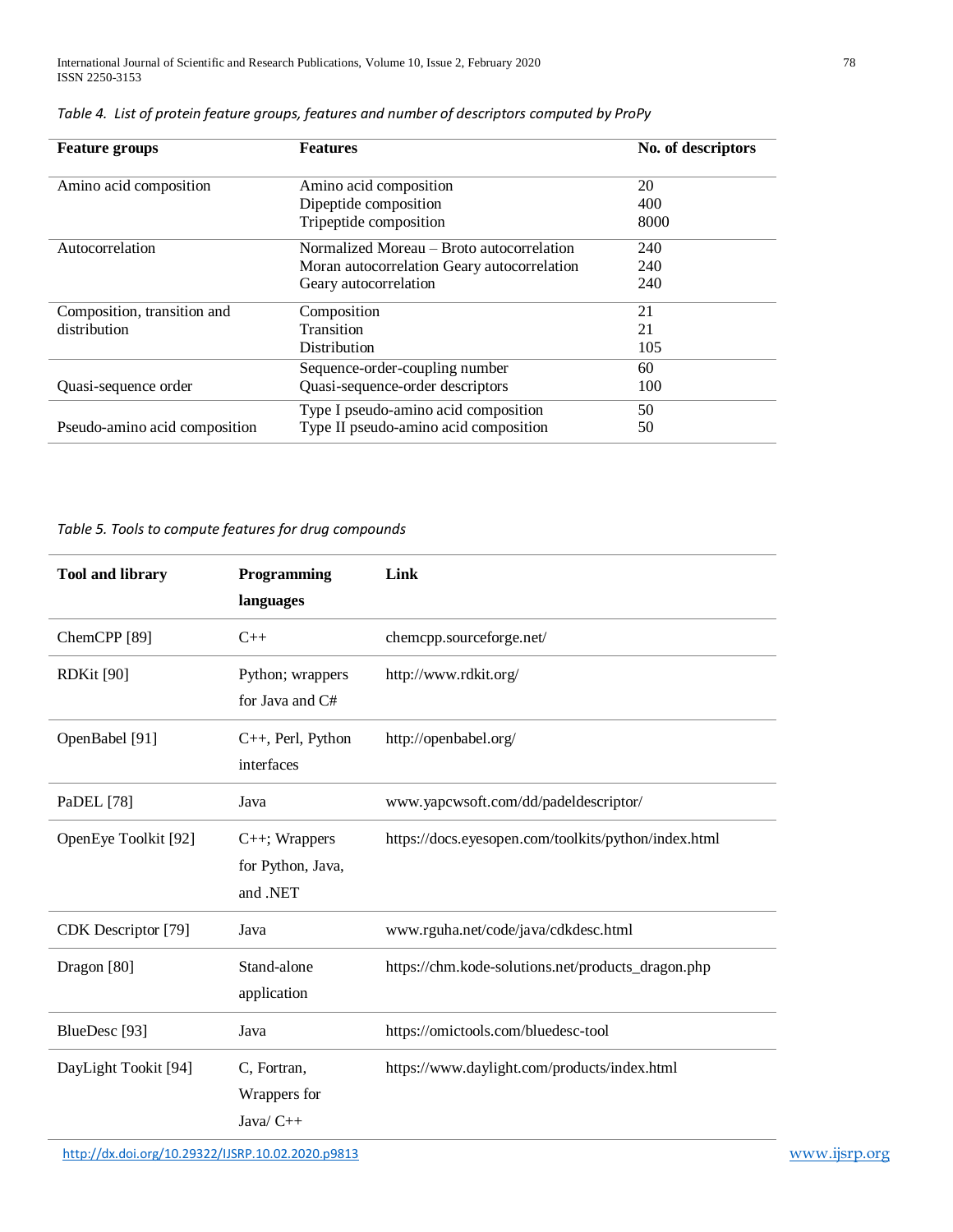| International Journal of Scientific and Research Publications. Volume 10, Issue 2, February 2<br>2020 | 70 |
|-------------------------------------------------------------------------------------------------------|----|
| ISSN 2250-3153                                                                                        |    |

| ChemDes [95]                     | Web Server                                   | www.scbdd.com/chemdes/                                                     |
|----------------------------------|----------------------------------------------|----------------------------------------------------------------------------|
| Rchemcpp [96]                    | R                                            | http://shiny.bioinf.jku.at/Analoging/                                      |
| ChemoPy [97]                     | Python                                       | http://code.google.com/p/pychem/downloads/list                             |
| ChemmineR [98]                   | R                                            | https://www.bioconductor.org/packages/release/bioc/html/<br>ChemmineR.html |
| Indigo $[99]$                    | $C_{++}$ , Java, Python,<br>Wrapper for .NET | https://lifescience.opensource.epam.com/indigo/                            |
| <i>i</i> CompoundMapper<br>[100] | Java                                         | http://jcompoundmapper.sourceforge.net                                     |

*Table 6. Tools to compute features for target proteins*

| <b>Tool and library</b>   | Programming<br><b>Languages</b> | Link                                                                              |
|---------------------------|---------------------------------|-----------------------------------------------------------------------------------|
| Protr/ProtrWeb<br>[101]   | R, Web server                   | https://cran.r-<br>project.org/web/packages/protr/vignettes/protr.html            |
| <b>SPiCE</b> [102]        | Web sever                       | http://helix.ewi.tudelft.nl/spice                                                 |
| PROFEAT <sup>[81]</sup>   | Web server                      | http://bidd2.nus.edu.sg/cgi-<br>bin/profeat2016/protein/profnew.cgi               |
| Camb [103]                | C++, Java, Python,<br>R         | https://omictools.com/camb-tool                                                   |
| ProtDCal [82]             | Java                            | http://bioinf.sce.carleton.ca/                                                    |
| ProPy [104]               | Python                          | http://code.google.com/p/protpy/                                                  |
| Pse-in-One [105]          | Web Server                      | http:// bioinformatics.hitsz.edu.cn/Pse-in-One/                                   |
| <b>POSSUM</b> [106]       | Web server, Perl,<br>Python     | http://possum.erc.monash.edu/                                                     |
| ProtParam <sup>[83]</sup> | Web server                      | https://web.expasy.org/protparam/                                                 |
| ProFET [107]              | Python                          | https://www.mybiosoftware.com/profet-protein-feature-<br>engineering-toolkit.html |
| <b>KeBABS</b> [108]       | $\mathbf R$                     | http://www.bioinf.jku.at/software/kebabs/                                         |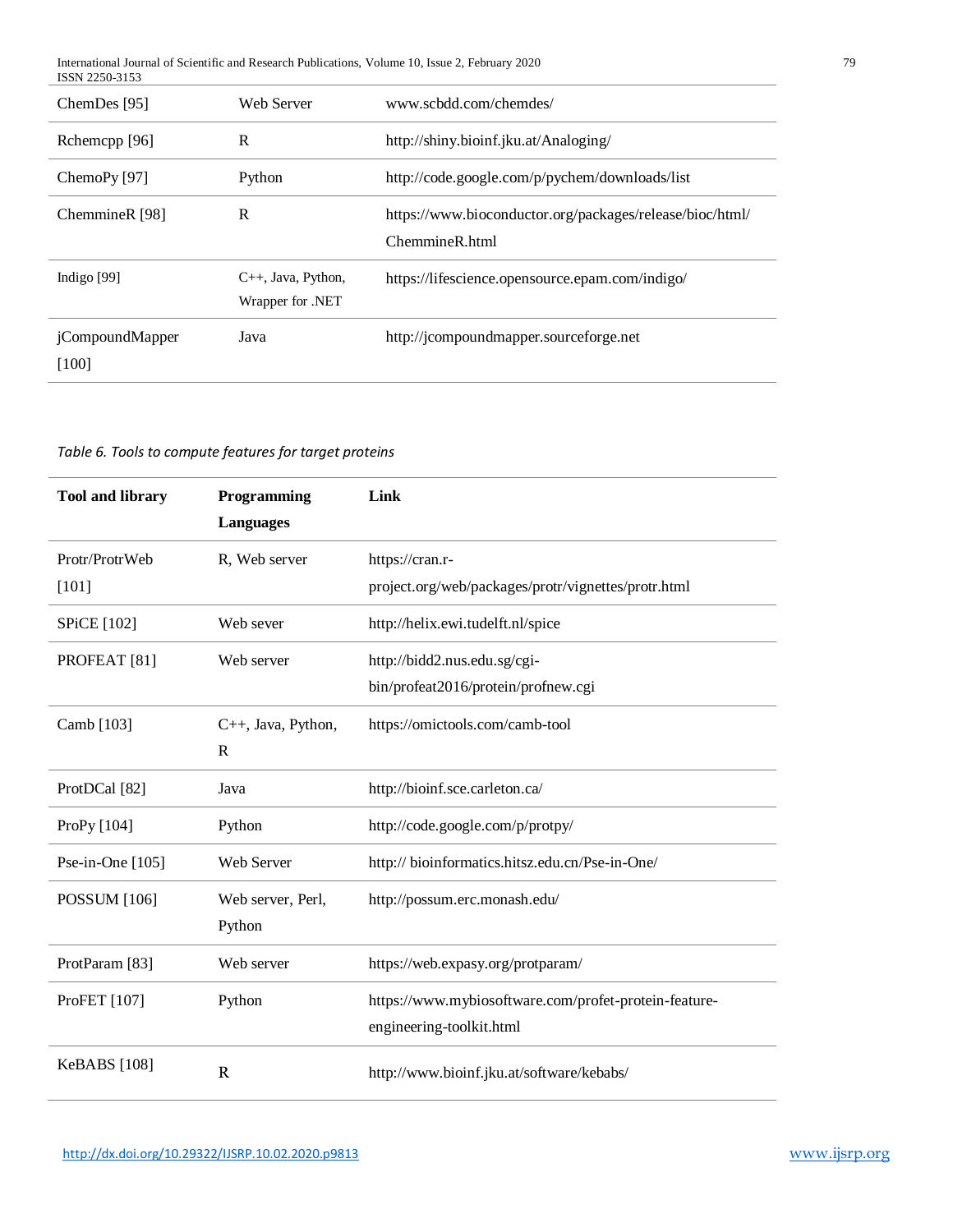International Journal of Scientific and Research Publications, Volume 10, Issue 2, February 2020 80 ISSN 2250-3153 *Table 7. Tools to compute features of both drug compounds and target proteins*

| <b>Tool and library</b> | <b>Programming language</b> | Link                                                             |
|-------------------------|-----------------------------|------------------------------------------------------------------|
| Repi [76]               |                             | http://bioconductor.org/packages/<br>release/bioc/html/Rcpi.html |
| PyDPI $[77]$            | Python                      | https://sourceforge.net/projects/pydpicao/                       |

The substructure fingerprint that was computed to featurize the drug was the PUBCHEM\_CACTVS\_SUBGRAPHKEYS' property available in the PubChem database. Authors in [86] came out with a classifier-based approach for recognizing chemo genomic characteristics that are involved in networks of drugtarget interaction. Data sets on the drug-target interaction were collected from the DrugBank database and used for the experimental research. Pharmaceutical chemical information was taken from the PubChem dataset; target genomic information from UniProt and PFAM datasets were retrieved. The feature vectors of the drug compounds were encoded using information from the PubChem dataset. 881 dimensional binary vector was constructed, with each component representing the presence or absence of a substructure of PubChem. Equally, 876 dimensional protein characteristic vector was built, where each component represented the presence or absence of PFAM domain. The protein feature set was designed using only the protein sequences.

In recent times, researchers have adopted more complex methods to featurize drugs and targets for their works. To completely extract the interaction-related features, researchers in [87] adopted an innovative method of multi-scale protein sequence representation to extract feature vectors from sequences using binary coding schemes. Usually, an original sequence of polypeptides will contain multiple continuous segments of residues. The authors in [88] used multi-scale descriptors to quantify and concatenate each continuous local region by implementing decomposition technique to collect unique feature vectors of the protein sequence. Based on the actual situation, this approach was able to transform the protein sequences into multi-scale feature vectors which spanned several length levels. Feng et al. [109] proposed a framework known as Protein And Drug Molecule interaction prediction (PADME) to predict binding affinities between compounds and proteins. PADME was developed based on Deep Neural Networks. The authors represented the compounds by Molecular Graph Convolution (MGC) [110] and combined them with protein descriptors to train their model. Performance of the model was measured on Davis, KIBA, Metz, and ToxCast datasets. Study [110] developed a deep learning model with graph CNNs for a DTI related task. Graph convolutions were employed as feature vectors for the compounds in the training of the model. [111] also leveraged a deep learning model to predict the binding strength of protein-compound interactions. They employed a CNN model to learn the representations of the proteins and compounds respectively from raw protein sequences and SMILES of compounds.

# **CONCLUSION**

In this study, we aimed to provide references and insight into how featurization of drug compounds and target proteins is done with available cheminformatics toolkits and libraries for DTI prediction and other related works. In the beginning, we gave a comprehensive introduction of DTI prediction by discussing drugs, drug targets, different categories and subcategories of computational methods for DTI prediction. An examination of existing bioactivity databases from which data sets of drugs and targets can be obtained is presented. In subsequent parts of the paper, we elaborated on feature extraction, and the compound and protein descriptors involved. We highlighted the Cheminformatics software packages, which are used to generate descriptors of drug compounds and proteins and also to construct their feature vectors. Also, we demonstrated the use of Cheminformatics tools for drug compound and protein featurization. A review has been presented on state-of-the-art machine learning and deep learning works in which featurization was performed on the data sets used.

Featurization of data sets for machine learning-based DTI prediction methods is very challenging, particularly to non-experts in the Cheminformatics domain. Majority of the cheminformatics software toolkits do not provide Graphical User Interface for their utilization. Users have to write codes to accomplish the task of featurization. This becomes a seemingly unsurmountable problem for non-experts without good programming skills and deep knowledge of molecular fingerprints, descriptors and, in general, Cheminformatics. In addition, the manuals of these tools do not provide a well-documented information on how they can be used for featurization, so as to serve as a guide for non-cheminformatics experts. Another challenge of featurization is that, features generated for drug compounds and target proteins often have constant and/or missing values among them. Also, some of the feature values are disproportional. This demands for extra tasks of feature selection and data normalization. Feature selection may result in the loss of vital information about compounds and targets. In our study, we observed that learning complex featurization of drug compounds and target proteins with deep learning models is now becoming pervasive in the domain of DTI prediction. We tend to look at this new development in our future work.

#### **ACKNOWLEDGEMENTS**

This work was supported by SipingSoft Co. Ltd; Chengdu, P.R. China.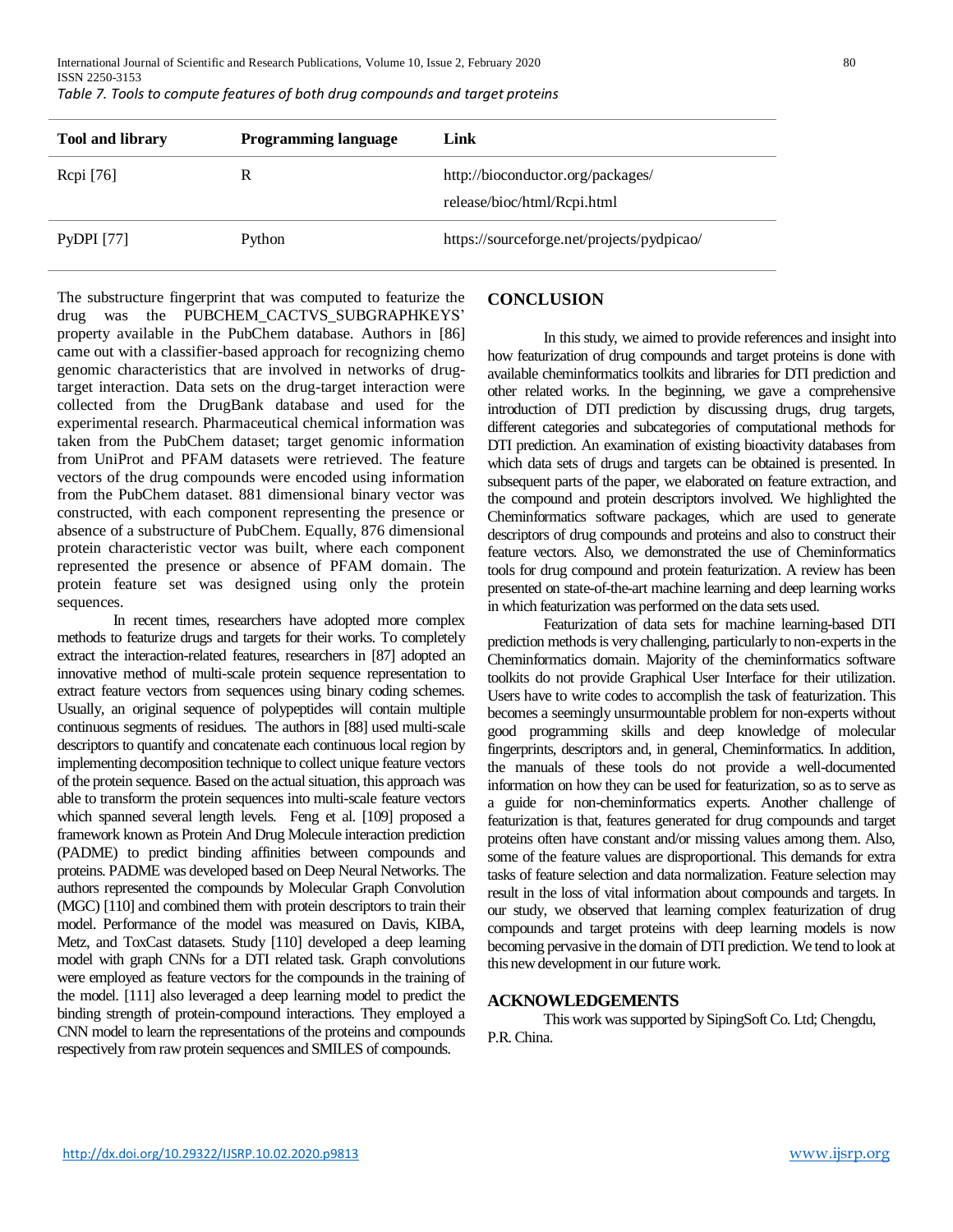# **REFERENCES**

- [1] J. A. Dimasi, L. Feldman, A. Seckler, and A. Wilson, "Trends in risks associated with new drug development: Success rates for investigational drugs," *Clin. Pharmacol. Ther.*, vol. 87, no. 3, pp. 272–277, 2010.
- [2] T. T. Ashburn and K. B. Thor, "Drug repositioning: Identifying and developing new uses for existing drugs," *Nat. Rev. Drug Discov.*, vol. 3, no. 8, pp. 673–683, 2004.
- [3] A. Ezzat, M. Wu, X. L. Li, and C. K. Kwoh, "Drug-target interaction prediction via class imbalance-aware ensemble learning," *BMC Bioinformatics*, vol. 17, no. Suppl 19, 2016.
- [4] S. Lipperman-Kreda, J. P. Lee, C. Morrison, and B. Freisthler, "Availability of tobacco products associated with use of marijuana cigars (blunts)," *Drug Alcohol Depend.*, 2014.
- [5] H. Kalant, "A critique of cannabis legalization proposals in Canada," *International Journal of Drug Policy*. 2016.
- [6] Drugs, "Drug Policy and the Public Good: a summary of the book.," *Addiction*, 2010.
- [7] K. Sachdev and M. K. Gupta, "A comprehensive review of feature based methods for drug target interaction prediction," *J. Biomed. Inform.*, vol. 93, no. March, p. 103159, 2019.
- [8] T. Huang *et al.*, "Functional association between influenza A (H1N1) virus and human," *Biochem. Biophys. Res. Commun.*, vol. 390, no. 4, pp. 1111–1113, 2009.
- [9] T. Huang, K. Tu, Y. Shyr, C. C. Wei, L. Xie, and Y. X. Li, "The prediction of interferon treatment effects based on time series microarray gene expression profiles," *J. Transl. Med.*, vol. 6, pp. 1–9, 2008.
- [10] A. Masoudi-Nejad, Z. Mousavian, and J. H. Bozorgmehr, "Drug-target and disease networks: polypharmacology in the post-genomic era," *Silico Pharmacol.*, vol. 1, no. 1, pp. 2–5, 2013.
- [11] X. Z. Zhen Wang, Quan Zou, Yi Jiang, Ying Ju, "Review of Protein Subcellular Localization Prediction," *Curr. Bioinform.*, vol. 9, no. 3, p. 12, 2014.
- [12] X. Zeng, L. Liu, L. Lu, and Q. Zou, "Prediction of potential disease-associated microRNAs using structural perturbation method," *Bioinformatics*, vol. 34, no. 14, pp. 2425–2432, 2018.
- [13] J. Zeng, D. Li, Y. Wu, Q. Zou, and X. Liu, "An Empirical Study of Features Fusion Techniques for Protein-Protein Interaction Prediction," *Curr. Bioinform.*, vol. 11, no. 1, pp. 4–12, 2015.
- [14] A. S. Rifaioglu, H. Atas, M. J. Martin, R. Cetin-Atalay, V. Atalay, and T. Doğan, "Recent applications of deep learning and machine intelligence on in silico drug discovery: methods, tools and databases," *Briefings in Bioinformatics*. 2018.
- [15] G. R. Sliwoski, J. Meiler, and E. W. Lowe, "Computational Methods in Drug Discovery Prediction of protein structure and ensembles from limited experimental data View project Antibody modeling, Antibody design and Antigen-Antibody interactions View project," *Comput. Methods Drug Discov.*, vol. 66, no. 1, pp. 334–95, 2014.
- [16] I. Muegge and Y. C. Martin, "A general and fast scoring function for protein-ligand interactions: A simplified potential approach," *J. Med. Chem.*, vol. 42, no. 5, pp. 791– 804, 1999.
- [17] H. F. G. Velec, H. Gohlke, and G. Klebe, "DrugScoreCSDknowledge-based scoring function derived from small molecule crystal data with superior recognition rate of nearnative ligand poses and better affinity prediction," *J. Med.*

*Chem.*, vol. 48, no. 20, pp. 6296–6303, 2005.

- [18] T. J. A. Ewing, S. Makino, A. G. Skillman, and I. D. Kuntz, "DOCK 4.0: Search strategies for automated molecular docking of flexible molecule databases," *J. Comput. Aided. Mol. Des.*, vol. 15, no. 5, pp. 411–428, 2001.
- [19] N. Schneider, G. Lange, S. Hindle, R. Klein, and M. Rarey, "A consistent description of HYdrogen bond and DEhydration energies in protein-ligand complexes: Methods behind the HYDE scoring function," *J. Comput. Aided. Mol. Des.*, vol. 27, no. 1, pp. 15–29, 2013.
- [20] R. Wang, L. Liu, L. Lai, and Y. Tang, "SCORE: A new empirical method for estimating the binding affinity of a protein-ligand complex," *J. Mol. Model.*, vol. 4, no. 12, pp. 379–394, 1998.
- [21] R. Wang, L. Lai, and S. Wang, "Further development and validation of empirical scoring functions for structure-based binding affinity prediction," *J. Comput. Aided. Mol. Des.*, vol. 16, no. 1, pp. 11–26, 2002.
- [22] M. A. Yildirim, K. Il Goh, M. E. Cusick, A. L. Barabási, and M. Vidal, "Drug-target network," *Nat. Biotechnol.*, vol. 25, no. 10, pp. 1119–1126, 2007.
- [23] R. A. Friesner *et al.*, "Glide: A New Approach for Rapid, Accurate Docking and Scoring. 1. Method and Assessment of Docking Accuracy," *J. Med. Chem.*, 2004.
- [24] M. McGann, "FRED pose prediction and virtual screening accuracy," *J. Chem. Inf. Model.*, 2011.
- [25] G. M. Morris *et al.*, "Automated docking using a Lamarckian genetic algorithm and an empirical binding free energy function," *J. Comput. Chem.*, 1998.
- [26] O. Trott and A. J. Olson, "Software news and update AutoDock Vina: Improving the speed and accuracy of docking with a new scoring function, efficient optimization, and multithreading," *J. Comput. Chem.*, 2010.
- [27] M. L. Verdonk, J. C. Cole, M. J. Hartshorn, C. W. Murray, and R. D. Taylor, "Improved protein-ligand docking using GOLD," *Proteins Struct. Funct. Genet.*, 2003.
- [28] B. Kramer, M. Rarey, and T. Lengauer, "Evaluation of the FlexX incremental construction algorithm for proteinligand docking," *Proteins Struct. Funct. Genet.*, 1999.
- [29] Z. Mousavian and A. Masoudi-Nejad, "Drug-target" interaction prediction via chemogenomic space: Learningbased methods," *Expert Opin. Drug Metab. Toxicol.*, vol. 10, no. 9, pp. 1273–1287, 2014.
- [30] Z. Wu, W. Li, G. Liu, and Y. Tang, "Network-based methods for prediction of drug-target interactions," *Front. Pharmacol.*, vol. 9, no. OCT, pp. 1–14, 2018.
- [31] W. Ba, P. Fulfillment, and R. For, "Novel Methods for Drug-Target Interaction Prediction using Graph Mining," 2016.
- [32] H. Ding, I. Takigawa, H. Mamitsuka, and S. Zhu, "Similarity-basedmachine learning methods for predicting drug-target interactions: A brief review," *Brief. Bioinform.*, vol. 15, no. 5, pp. 734–747, 2013.
- [33] R. Sawada, H. Iwata, S. Mizutani, and Y. Yamanishi, "Target-Based Drug Repositioning Using Large-Scale Chemical-Protein Interactome Data," *J. Chem. Inf. Model.*, 2015.
- [34] S. Kim *et al.*, "PubChem substance and compound databases," *Nucleic Acids Res.*, vol. 44, no. D1, pp. D1202– D1213, 2016.
- [35] A. Gaulton *et al.*, "The ChEMBL database in 2017," *Nucleic Acids Res.*, vol. 45, no. D1, pp. D945–D954, Jan. 2017.
- [36] D. S. Wishart *et al.*, "DrugBank 5.0: A major update to the DrugBank database for 2018," *Nucleic Acids Res.*, vol. 46, no. D1, pp. D1074–D1082, Jan. 2018.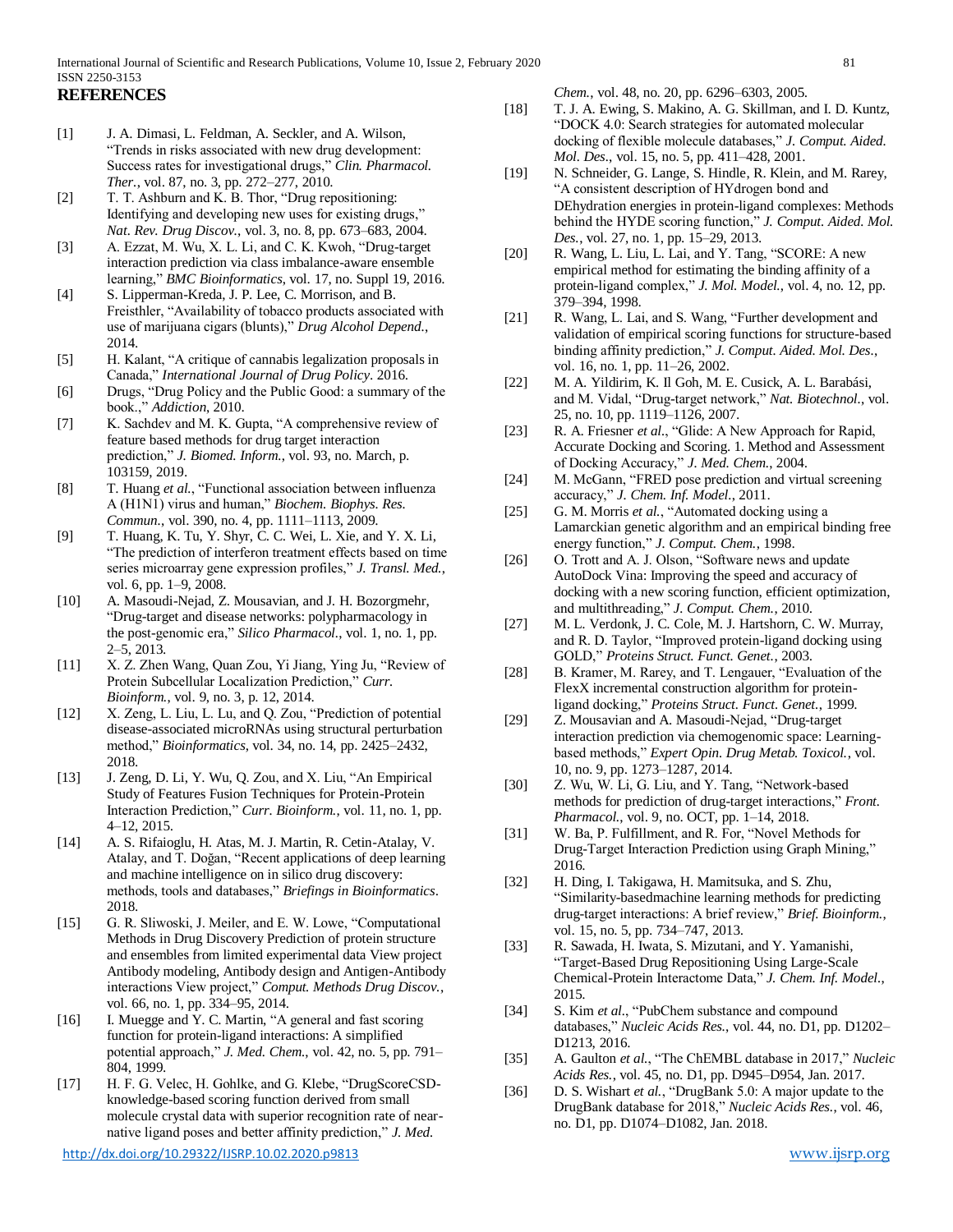International Journal of Scientific and Research Publications, Volume 10, Issue 2, February 2020 82 ISSN 2250-3153

- [37] "STITCH: chemical association networks." [Online].
- Available: http://stitch.embl.de/. [Accessed: 23-Dec-2019]. [38] "KEGG: Kyoto Encyclopedia of Genes and Genomes."
- [Online]. Available: https://www.genome.jp/kegg/. [Accessed: 23-Dec-2019]. [39] S. K. Burley *et al.*, "Protein Data Bank: The single global
- archive for 3D macromolecular structure data," *Nucleic Acids Res.*, vol. 47, no. D1, pp. D520–D528, Jan. 2019.
- [40] M. K. Gilson, T. Liu, M. Baitaluk, G. Nicola, L. Hwang, and J. Chong, "BindingDB in 2015: A public database for medicinal chemistry, computational chemistry and systems pharmacology," *Nucleic Acids Res.*, vol. 44, no. D1, pp. D1045–D1053, 2016.
- [41] "BioGRID | Database of Protein, Chemical, and Genetic Interactions." [Online]. Available: https://thebiogrid.org/. [Accessed: 23-Dec-2019].
- [42] I. Schomburg *et al.*, "BRENDA in 2013: Integrated reactions, kinetic data, enzyme function data, improved disease classification: New options and contents in BRENDA," *Nucleic Acids Res.*, 2013.
- [43] "SIDER Side Effect Resource." [Online]. Available: http://sideeffects.embl.de/. [Accessed: 23-Dec-2019].
- [44] S. El-Gebali *et al.*, "The Pfam protein families database in 2019," *Nucleic Acids Res.*, vol. 47, no. D1, pp. D427–D432, Jan. 2019.
- [45] "SuperTarget." [Online]. Available: http://insilico.charite.de/supertarget/. [Accessed: 23-Dec-2019].
- [46] "SuperPred webserver." [Online]. Available: http://prediction.charite.de/. [Accessed: 23-Dec-2019].
- [47] "MATADOR." [Online]. Available: http://matador.embl.de/. [Accessed: 23-Dec-2019].
- [48] Y. Wang *et al.*, "Therapeutic target database 2020: enriched resource for facilitating research and early development of targeted therapeutics," *Nucleic Acids Res.*, 2019.
- [49] "Gene Ontology Resource." [Online]. Available: http://geneontology.org/. [Accessed: 23-Dec-2019].
- [50] "Home Page." [Online]. Available: http://asdcd.amss.ac.cn/. [Accessed: 23-Dec-2019].
- [51] Y. Liu, Q. Wei, G. Yu, W. Gai, Y. Li, and X. Chen, "DCDB 2.0: A major update of the drug combination database," *Database*, vol. 2014, pp. 1–6, 2014.
- [52] A. Ahmed, R. D. Smith, J. J. Clark, J. B. D. Jr, and H. A. Carlson, "Recent improvements to Binding MOAD: A resource for protein-ligand Binding affinities and structures," *Nucleic Acids Res.*, vol. 43, no. D1, pp. D465– D469, Jan. 2015.
- [53] D. Weininger, "SMILES, a Chemical Language and Information System.," *J. Chem. Inf. Comput. Sci.*, 1988.
- [54] S. R. Heller, A. McNaught, I. Pletnev, S. Stein, and D. Tchekhovskoi, "InChI, the IUPAC International Chemical Identifier," *J. Cheminform.*, 2015.
- [55] "Tutorial:Fingerprints Open Babel." [Online]. Available: https://openbabel.org/wiki/Tutorial:Fingerprints. [Accessed: 23-Dec-2019].
- [56] B. Ramsundar, P. Eastman, P. Walters, and V. Pande, *Deep Learning for the Life Sciences*. 2019.
- [57] K. C. Chou and Y. D. Cai, "Prediction of membrane protein types by incorporating amphipathic effects," *J. Chem. Inf. Model.*, 2005.
- [58] Q. Bin Gao, Z. Z. Wang, C. Yan, and Y. H. Du, "Prediction of protein subcellular location using a combined feature of sequence," *FEBS Lett.*, 2005.
- [59] Z. P. Feng and C. T. Zhang, "Prediction of membrane protein types based on the hydrophobic index of amino

acids," *J. Protein Chem.*, 2000.

- [60] X. Y. Xia, M. Ge, Z. X. Wang, and X. M. Pan, "Accurate prediction of protein structural class," *PLoS One*, 2012.
- [61] D. S. Horne, "Prediction of protein helix content from an autocorrelation analysis of sequence hydrophobicities," *Biopolymers*, 1988.
- [62] R. R. Sokal and B. A. Thomson, "Population structure inferred by local spatial autocorrelation: An example from an Amerindian tribal population," *Am. J. Phys. Anthropol.*, 2006.
- [63] C. Z. Cai, L. Y. Han, Z. L. Ji, X. Chen, and Y. Z. Chen, "SVM-Prot: Web-based support vector machine software for functional classification of a protein from its primary sequence," *Nucleic Acids Res.*, 2003.
- [64] L. Y. Han, C. Z. Cai, S. L. Lo, M. C. M. Chung, and Y. Z. Chen, "Prediction of RNA-binding proteins from primary sequence by a support vector machine approach," *RNA*, 2004.
- [65] S. L. Lo, C. Z. Cai, Y. Z. Chen, and M. C. M. Chung, "Effect of training datasets on support vector machine prediction of protein-protein interactions," in *Proteomics*, 2005.
- [66] J. Cui *et al.*, "Prediction of MHC-binding peptides of flexible lengths from sequence-derived structural and physicochemical properties," *Mol. Immunol.*, 2007.
- [67] I. Dubchak, I. Muchnik, S. R. Holbrook, and S. H. Kim, "Prediction of protein folding class using global description of amino acid sequence," *Proc. Natl. Acad. Sci. U. S. A.*, 1995.
- [68] H. H. Lin, L. Y. Han, C. Z. Cai, Z. L. Ji, and Y. Z. Chen, "Prediction of transporter family from protein sequence by support vector machine approach," *Proteins Struct. Funct. Genet.*, vol. 62, no. 1, pp. 218–231, 2006.
- [69] J. Shen *et al.*, "Predicting protein-protein interactions based only on sequences information," *Proc. Natl. Acad. Sci. U. S. A.*, 2007.
- [70] K. C. Chou, "Prediction of protein cellular attributes using pseudo-amino acid composition," *Proteins Struct. Funct. Genet.*, 2001.
- [71] C. Chen, X. Zhou, Y. Tian, X. Zou, and P. Cai, "Predicting protein structural class with pseudo-amino acid composition and support vector machine fusion network," *Anal. Biochem.*, 2006.
- [72] K. C. Chou and Y. D. Cai, "Prediction of protein subcellular locations by GO-FunD-PseAA predictor," *Biochem. Biophys. Res. Commun.*, 2004.
- [73] S. A. K. Ong, H. H. Lin, Y. Z. Chen, Z. R. Li, and Z. Cao, "Efficacy of different protein descriptors in predicting protein functional families," *BMC Bioinformatics*, vol. 8, pp. 1–14, 2007.
- [74] A. Bateman *et al.*, "UniProt: The universal protein knowledgebase," *Nucleic Acids Res.*, 2017.
- [75] J. Desaphy, G. Bret, D. Rognan, and E. Kellenberger, "Sc-PDB: A 3D-database of ligandable binding sites-10 years on," *Nucleic Acids Res.*, 2015.
- [76] D. S. Cao, N. Xiao, O. S. Xu, and A. F. Chen, "Repi: R/Bioconductor package to generate various descriptors of proteins, compounds and their interactions," *Bioinformatics*, vol. 31, no. 2, pp. 279–281, 2015.
- [77] D. S. Cao, Y. Z. Liang, J. Yan, G. S. Tan, Q. S. Xu, and S. Liu, "PyDPI: Freely available python package for chemoinformatics, bioinformatics, and chemogenomics studies," *J. Chem. Inf. Model.*, 2013.
- [78] C. W. Yap, "PaDEL-descriptor: An open source software to calculate molecular descriptors and fingerprints," *J. Comput.*